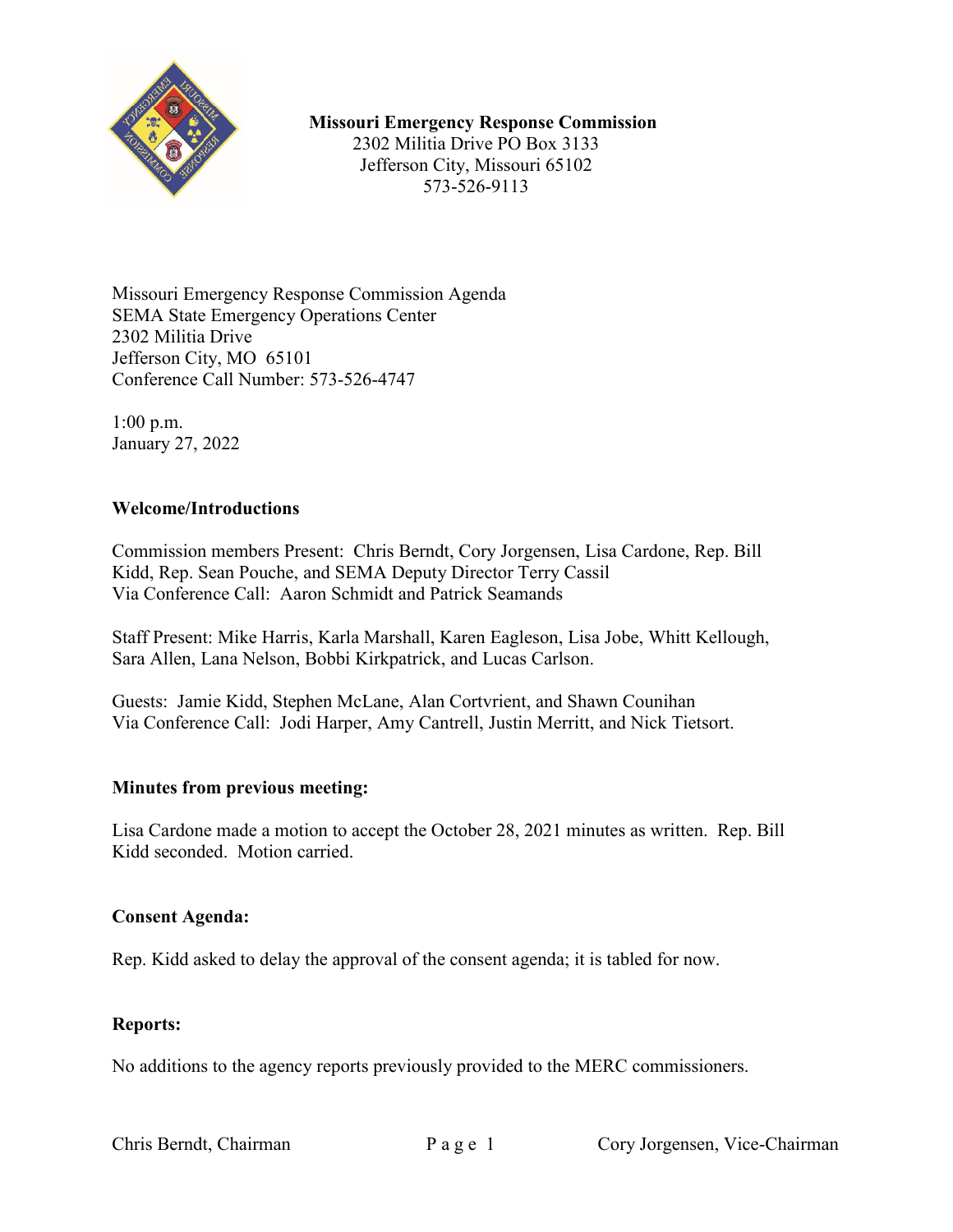## **MERC Director Report**

Second Quarter FY2022 Financial Report: The report was provided to all Commissioners prior to the meeting and in their folders. A synopsis is below:

#### **Financial Update:**

| <b>MERC</b>                                      |                   |                     |
|--------------------------------------------------|-------------------|---------------------|
| <b>MERC SFY 22 Beginning Balance</b>             | \$782,653.46      |                     |
| <b>MERC SFY 22 Expenditures</b>                  | $(-\$343,226.26)$ |                     |
| <b>MERC SFY 21 Carryover Payments</b>            | $(-\$10,634.86)$  |                     |
| MERC SFY 22 Tier II Payment Received             | \$51,746.90       |                     |
| MERC SFY 22 Damage Funds Received                | \$435.32          |                     |
| MERC SFY 22 Interest Received                    | \$1,159.98        |                     |
| <b>Total Cash Balance Second Quarter SFY 22:</b> | \$532,755.74      |                     |
| <b>HMEP</b>                                      |                   |                     |
| HMEP year two ending balance carry over:         | \$96,262.06       |                     |
| HMEP year three beginning balance:               | \$308550.02       |                     |
| <b>HMEP</b> Expenditures:                        | \$64,884.02       |                     |
| <b>Total Remaining All Years:</b>                | \$404,812.08      |                     |
| SFY 22 Appropriations: 01/18/22                  | Appropriation     | <b>YTD Expended</b> |
| 648 MERC Distributions – 0145 (HMEP)             | \$750,000.00      | \$279,819.96        |
| 1382 Firefighter Training – 0587 (FS)            | \$100,000.00      | \$16,850.00         |
| 3882 A G SEMA PS - 0587 (Payroll)                | \$172,244.00      | \$81,824.34         |

3883 A G SEMA E&E – 0587 \$85,117.00 \$26,236.64 3884 MERC Distributions – 0587 (CEPF) \$650,000.00 \$180,101.70

# **EPCRA/Tier II Section, Lana Nelson and Karen Eagleson:**

There is currently 2,369 active companies in the database. A total of 8,277 facilities have been submitted with a fee sheet. Separated by reporting year:

| Reporting Year | Count |
|----------------|-------|
| 2021           | 1366  |
| 2020           | 6819  |
| 2019           | 73    |
| 2018           |       |
| 2017           |       |
| 2016           |       |

A total of 1,368 facilities are active but does not have a fee sheet submitted. Separated by reporting year: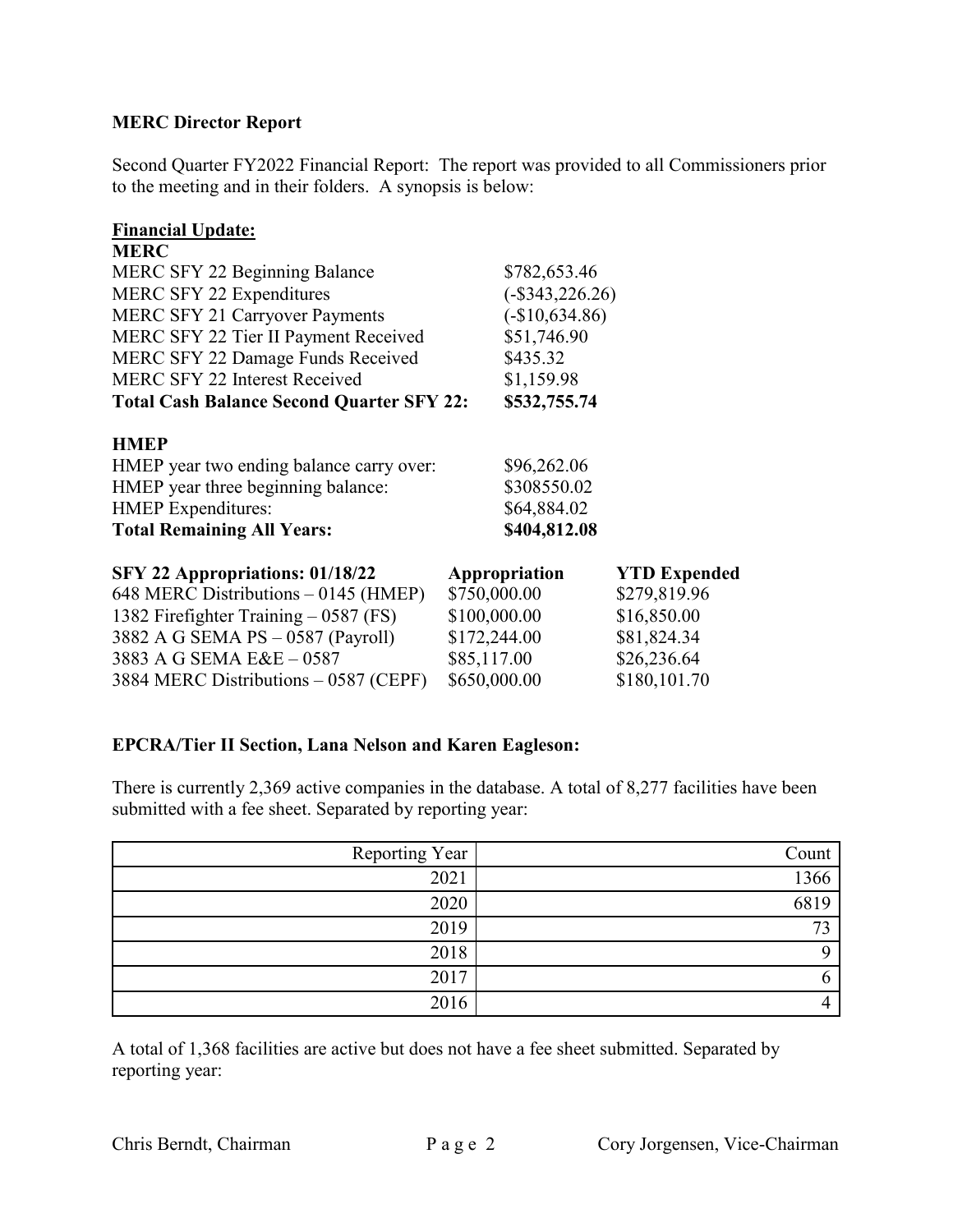| Reporting Year | Count |
|----------------|-------|
| 2021           | 96    |
| 2020           | 434   |
| 2019           | 819   |
| 2018           |       |
| 2017           | ┍     |
| 2016           | ┍     |

50 nonpayment reminder letters were sent out last quarter. 15 of those letters were returned for a bad address. Those 15 letters have since been corrected and resent.

Karen Eagleson reported she is still sending out letters for 2019 and 2020. There are approximately 800 more letters to mail for 2020. There were approximately 2,000 letters from 2020. She discussed the process of sending out the letters and that the MERC is still catching up. A discussion took place as to why the investigation section came into play in the MERC.

**New system updates:** We are still working with OA on the many difficult issues for renewal.

## **Training and Exercise Section, Lisa Jobe and Whitt Kellough:**

| LEPC/LPED/Agen | <b>Classes/Amount</b>   | <b>Approved/Denie</b> | <b>Classes/Amou</b> | Month/Yea        |
|----------------|-------------------------|-----------------------|---------------------|------------------|
| cy Name        | <b>Applied For</b>      | d                     | nt Awarded          | r                |
|                |                         |                       |                     | <b>Scheduled</b> |
| Adair          | Hazmat Rapid            |                       | 2500                |                  |
|                | Sizeup                  |                       |                     |                  |
|                | Ethanol                 |                       | 2700                |                  |
|                | <b>MC306</b>            |                       | 2000                |                  |
| Atchison       | <b>Chemical Suicide</b> |                       | 700                 |                  |
|                | Propane                 |                       | 2300                |                  |
|                | Hazmat Rapid            |                       | 2500                |                  |
|                | Sizeup                  |                       |                     |                  |
| Barry          | Operations              |                       | 3000                |                  |
|                | Awareness               |                       | 2000                |                  |
|                | Hazmat Tech             |                       | 3800                |                  |
|                | Refresher               |                       |                     |                  |
| <b>Bates</b>   | <b>Hazmat BLS</b>       |                       | 2000                |                  |
|                | Ethanol                 |                       | 2700                |                  |
|                | Hazmat Rapid            |                       | 2500                |                  |
|                | Sizeup                  |                       |                     |                  |
| Boone          | <b>Hazmat Tech</b>      |                       | 3800                |                  |
|                | Refresher               |                       |                     |                  |

## **YEAR: October 2021 (PHMSA 2021/MERC 2022)**

Chris Berndt, Chairman Page 3 Cory Jorgensen, Vice-Chairman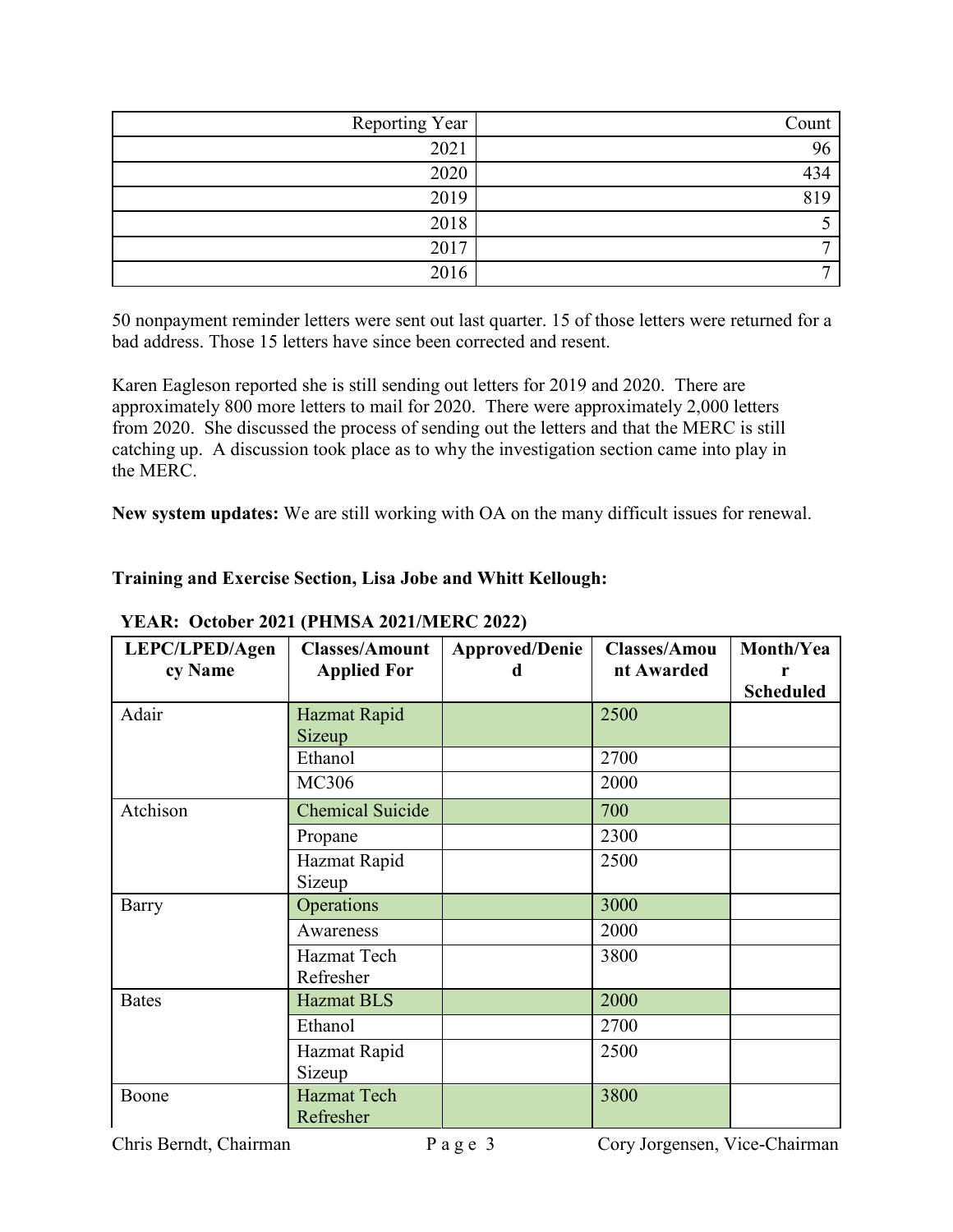|                    | Operations                     | 3000  |                          |
|--------------------|--------------------------------|-------|--------------------------|
|                    | Anhydrous                      | 1000  |                          |
|                    | Ammonia                        |       |                          |
|                    | Awareness                      |       |                          |
| Caldwell           | <b>Chemical Suicide</b>        | 700   |                          |
|                    | Awareness                      | 2000  |                          |
|                    | Anhydrous                      | 1000  |                          |
|                    | Ammonia                        |       |                          |
|                    | Awareness                      |       |                          |
| Camden             | Propane                        | 2300  |                          |
|                    | Awareness                      | 2000  |                          |
|                    | Hazmat Tech                    | 3800  |                          |
|                    | Refresher                      |       |                          |
| Cape Girardeau     | <b>Class B Foams</b>           | 2700  | $\equiv$                 |
| (SEMO)             | Ethanol                        | 2700  |                          |
|                    | Chemical Suicide               | 700   | ÷,                       |
| Cooper             | Anhyd Ammon                    | 1000  | $\equiv$                 |
|                    | Awareness                      |       |                          |
|                    | Hazmat Rapid                   | 2500  | $\overline{\phantom{a}}$ |
|                    | Sizeup                         |       |                          |
|                    | Propane                        | 2300  | ä,                       |
| Clark              | <b>Air Monitoring</b>          | 2000  |                          |
|                    | MC306/406                      | 2000  |                          |
|                    | <b>Hazmat Basic</b>            | 2000  |                          |
|                    | Lifesaver                      |       |                          |
| MARC (Clay, Ray,   | Hazmat Tech 80                 | 25000 |                          |
| Platte, Cass &     | Hour                           |       |                          |
| Jackson)           |                                |       |                          |
|                    | <b>Hazmat Tech</b>             | 11400 |                          |
|                    | Refresher 8 hour               |       |                          |
|                    | x 3 (shift                     |       |                          |
|                    | friendly)<br>Ignitable Liquids | 2700  |                          |
|                    |                                |       |                          |
| Crawford (Meramec) | Propane                        | 2300  |                          |
|                    | <b>Hazmat BLS</b>              | 2000  |                          |
| Dent (Meramec)     | Propane                        | 2300  |                          |
|                    | Anhyd Ammonia                  | 1000  |                          |
|                    | Awareness                      |       |                          |
|                    | Chem Suicide                   | 700   |                          |
| Franklin           | Propane                        | 2300  | $\overline{\phantom{0}}$ |
|                    | Air Monitoring                 | 2000  |                          |
| Gasconade          | <b>Hazmat BLS</b>              | 2000  |                          |
| (Meramec)          |                                |       |                          |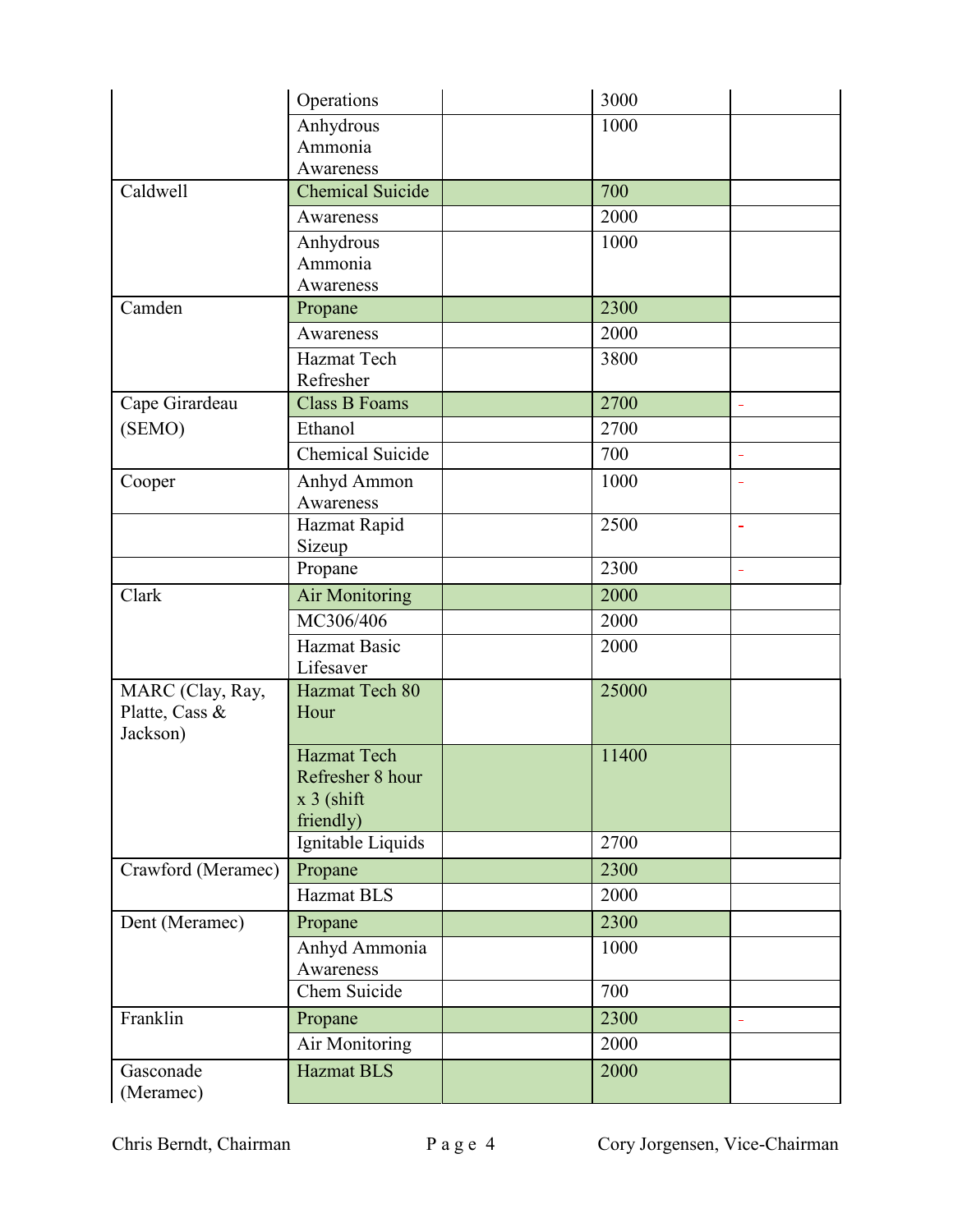|            | Anhyd Ammon                      | 1000           |                |
|------------|----------------------------------|----------------|----------------|
|            | Awareness                        |                |                |
|            | Propane                          | 2300           |                |
| Henry      | <b>Hazmat Sizeup</b>             | 2500           |                |
|            | Ethanol                          | 2700           |                |
|            | Class B Foams                    | 2700           |                |
| Hickory    | Chem Suicide                     | 700            |                |
|            | Operations                       | 3000           |                |
|            | Propane                          | 2300           |                |
| Holt       | <b>Class B Foams</b>             | 2700           |                |
|            | Anhyd Ammonia<br>Aw              | 1000           |                |
|            | Propane                          | 2300           |                |
| Laclede    | Hazmat                           | 25000          |                |
|            | Technician 80<br>Hour            |                |                |
|            | Anhydrous<br>Ammonia<br>Railroad | $\overline{0}$ |                |
|            | Propane                          | 2300           |                |
| Lafayette  | Anhyd Ammon<br>Aw                | 1000           |                |
|            | Propane                          | 2300           |                |
|            | Air Monitoring                   | 2000           |                |
| Lawrence   | <b>Hazmat BLS</b>                | 2000           |                |
|            | Awareness                        | 2000           |                |
|            | Chem Suicide                     | 700            |                |
| Livingston | Propane                          | 2300           |                |
|            | Hazmat Sizeup                    | 2500           |                |
|            | Chem Suicide                     | 7000           |                |
| Maries     | Propane                          | 2300           |                |
| Marion     | <b>Hazmat Tech</b><br>Refresher  | 3800           |                |
|            | Anhyd Ammonia<br>Railroad        | $\overline{0}$ |                |
|            | <b>Hazmat BLS</b>                | 2000           |                |
| McDonald   | Hazmat Sizeup                    | 2500           |                |
|            | <b>Hazmat BLS</b>                | 2000           |                |
|            | Propane                          | 2300           |                |
| Miller     | <b>MC306</b>                     | 2000           |                |
|            | Hazmat Sizeup                    | 2500           | $\blacksquare$ |
|            | Propane                          | 2300           | $\Box$         |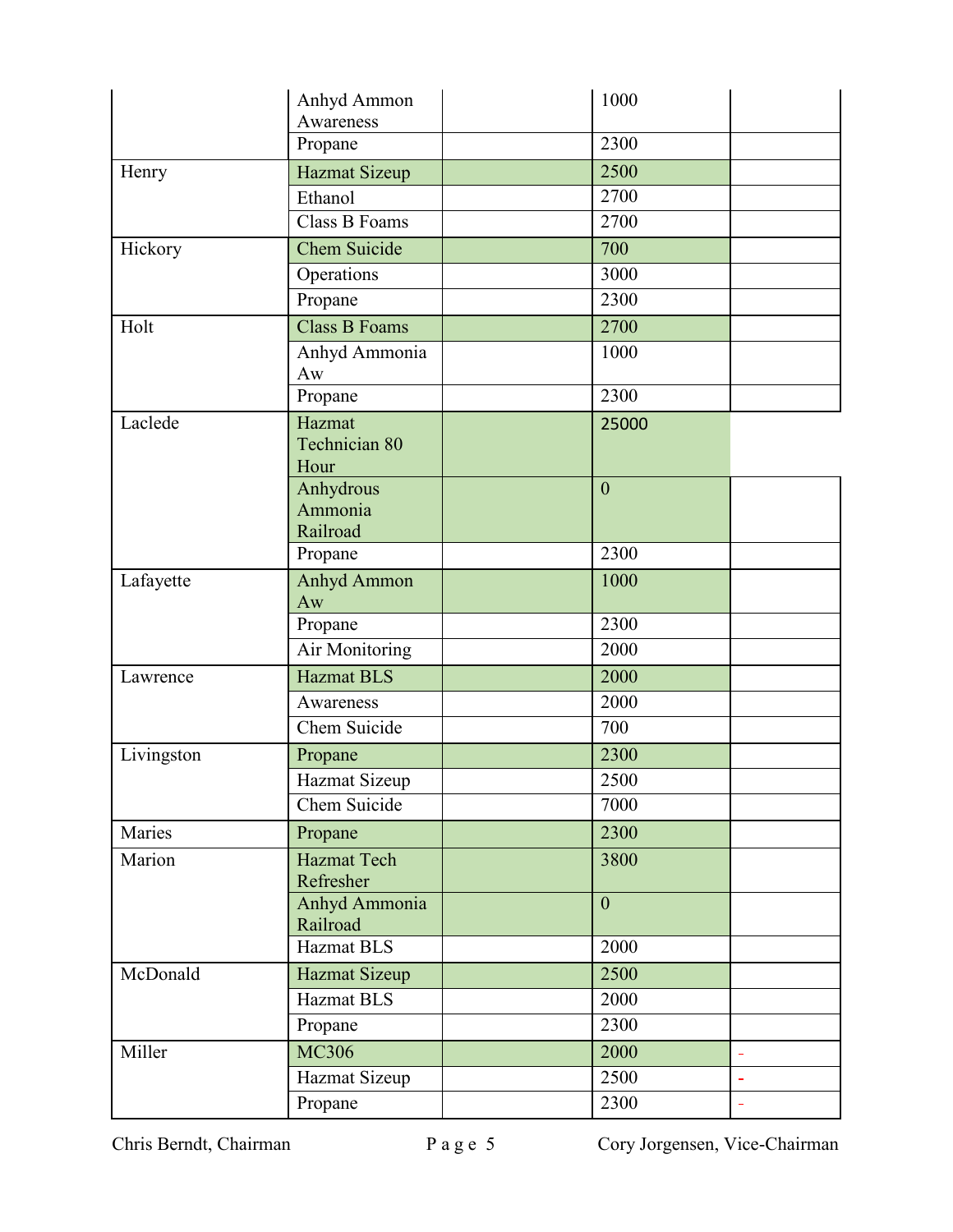| Monroe                 | <b>Air Monitoring</b>     | 2000           |                |
|------------------------|---------------------------|----------------|----------------|
|                        | Awareness                 | 2000           |                |
|                        | Operations                | 3000           |                |
| Montgomery             | <b>Air Monitoring</b>     | 2000           |                |
|                        | MERRTT-                   | $\overline{0}$ |                |
|                        | Radiation                 |                |                |
|                        | Training                  |                |                |
|                        | Anhyd Ammonia<br>Railroad | $\overline{0}$ | $\blacksquare$ |
| Morgan                 | <b>MC306</b>              | 2000           |                |
|                        | Propane                   | 2300           |                |
|                        | Class B Foams             | 2700           |                |
| Newton                 | Propane                   | 2300           |                |
|                        | Awareness                 | 2000           |                |
|                        |                           | 2500           |                |
|                        | Hazmat Sizeup             |                |                |
| Osage (Meramec)        | <b>Hazmat Sizeup</b>      | 2500           |                |
|                        | Chem Suicide              | 700            |                |
|                        | Hazmat                    | $\mathbf{0}$   |                |
|                        | Advanced<br>Lifesaver     |                |                |
| Phelps (Meramec)       | <b>Hazmat Sizeup</b>      | 2500           |                |
|                        | Chem Suicide              | 700            |                |
| Ralls (NEMO)           | Chem Suicide              | 700            |                |
|                        | Ethanol                   | 2700           |                |
|                        | Hazmat Sizeup             | 2500           |                |
| Shelby                 | Anhyd Ammon               | $\mathbf{0}$   |                |
|                        | Railroad                  |                |                |
|                        | <b>Air Monitoring</b>     | 2000           |                |
|                        | Chem Suicide              | 700            |                |
| <b>St Charles</b>      | Hazmat Tech 80            | 25000          |                |
|                        | Hour                      |                |                |
|                        | <b>MERRTT</b>             | $\overline{0}$ |                |
|                        | (Radiation)               |                |                |
| <b>St Louis County</b> | Hazmat Sizeup             | 2500           |                |
|                        | MC306/406                 | 2000           |                |
|                        | Chem Suicide              | 700            |                |
| Taney                  | <b>Class B Foams</b>      | 2700           |                |
|                        | Air Monitoring            | 2000           |                |
|                        | Hazmat Tech               | 3800           |                |
|                        | Refresher                 |                |                |
| Vernon                 | <b>Awareness</b>          | 2000           |                |
|                        | Operations                | 3000           |                |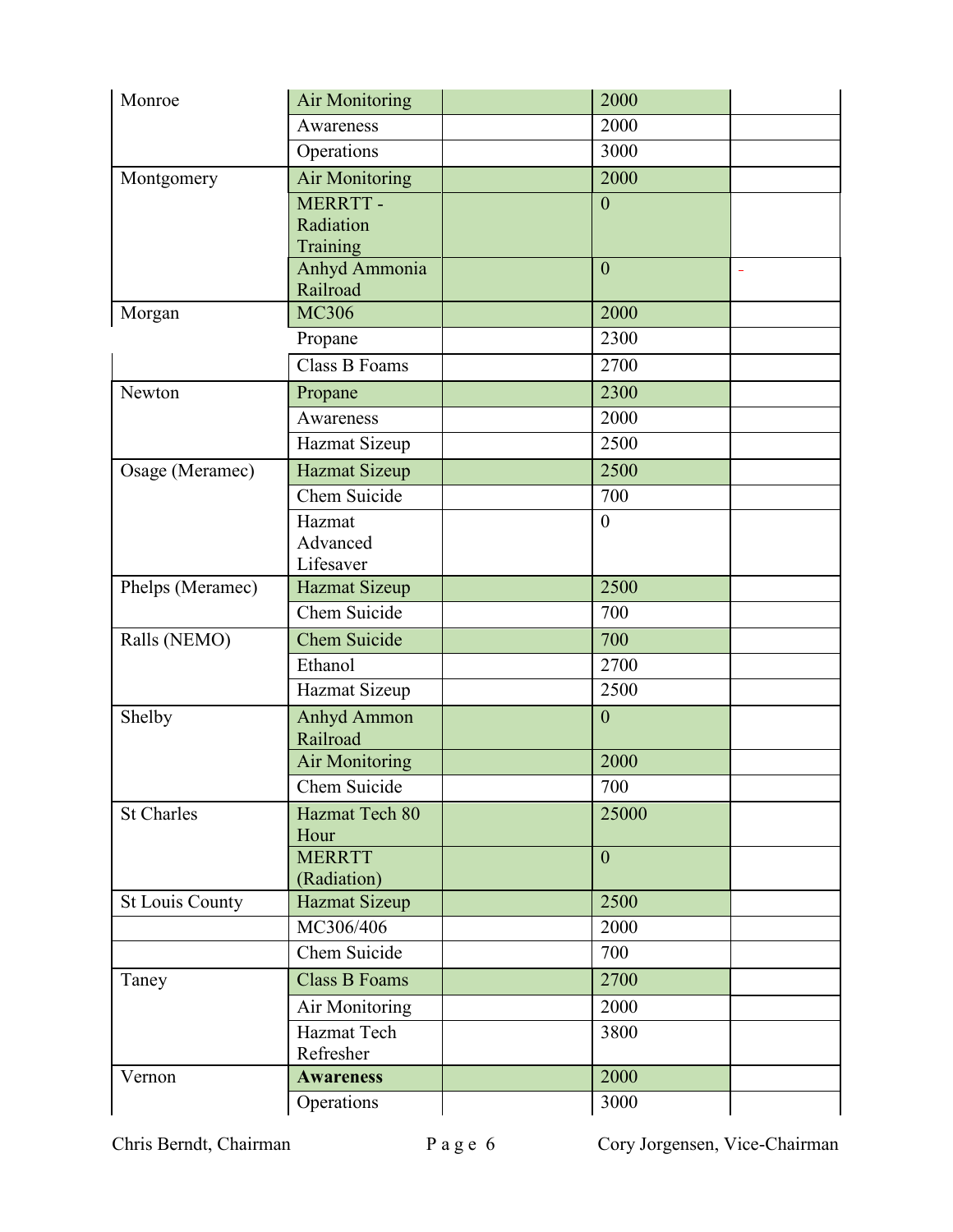|                         | Propane       | 2300 |  |
|-------------------------|---------------|------|--|
| Washington<br>(Meramec) | Ethanol       | 2700 |  |
|                         | Class B Foams | 2700 |  |
|                         | Operations    | 3000 |  |

Chairman Berndt asked if the classes in green are the counties first choices. Lisa Jobe said that yes their first choices are in green. She noted if the county chose a cheap course, she would approve their second choice as well. Award letters are being prepared and will be sent in the near future. She will then begin scheduling the courses as awarded.

## **MERC Compliance Investigations Program:**

Four facility investigations for non-payment of Tier II fees have been conducted since October of 2021. Two facilities have been brought into compliance including paying all fees and late fees for the past ten years. One facility has contacted the MERC and we are awaiting their payment. The fourth facility has been turned over to the EPA's Criminal Investigations office for further action stemming from a fire at the Jennings Warehouse.

## **LEPC/Planning Section, Sara Allen:**

## **Planner Updates**

- New planner started November  $15<sup>th</sup>$ -Lucas Carlson
- Currently covering all regions
- Completing  $3^{rd}$  hazmat plan review

#### **MERC Newsletter**

- Newsletters are sent out quarterly to the LEPC/Ds, after Commission meetings, to include all information and decisions resulting from the meeting
- Next newsletter releasing in February

#### **Old Business**

#### MERC NDI and Budget SFY 2023 Update

An additional \$100,000 allocation was added to the fund. CEPF allocations are to be used to pay out in the same year it received gubernatorial approval. Another \$45,000 was approved by Governor Parson as a Tier II supplemental equipment allocation. The MERC is normally allocated \$85,000.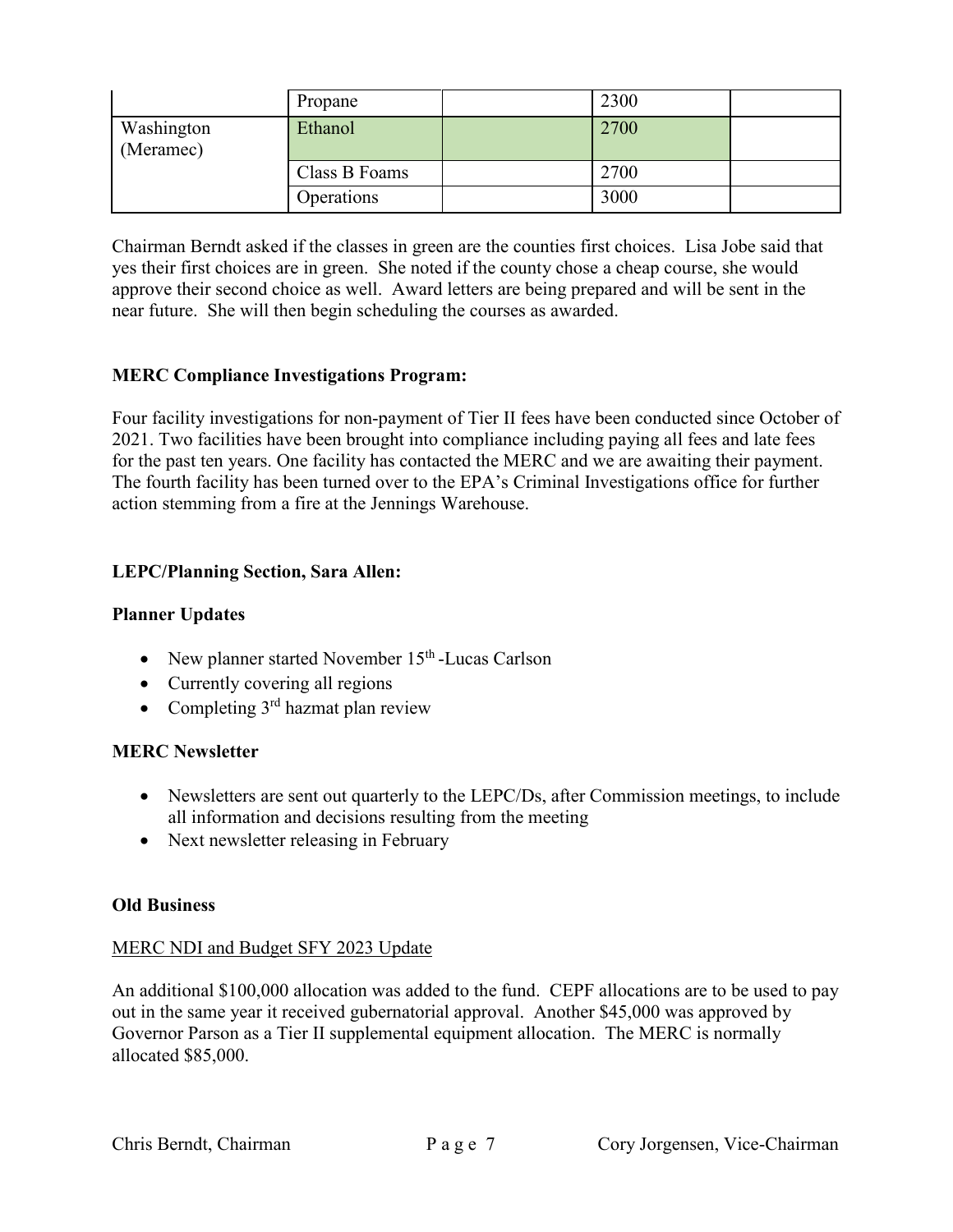The NDI request was for one FTE and \$47,000 salary allocation. The one FTE was approved. The salary allocation was denied. Therefore, Whitt Kellough will remain a contract employee and the NDI will be resubmitted next year for one FTE and the salary allocation or \$47,000, A grant program was expanded to LEPC/Ds to give extra funds for other than hazmat. A \$100,000 appropriation was requested. A microgrant for \$1 million was approved. Rep. Kidd explained the state had billions to spend. This microgrant was part of a \$2 million grant of which SEMA received \$1 million for cleanup of debris and the MERC received the other \$1 million. SEMA Deputy Director Terry Cassil stated this will allow SEMA to provide assistance to smaller counties where debris removal expenses are excessive but do not meet disaster declaration criteria. Rep. Bill Kidd and Rep. Sean Pouche noted that this may not happen again in the next fiscal year as this funding came from the federal government.

Director Harris is tasked with setting good criteria and ways to spend the funding. Any LEPC/D recipient must be CEPF compliant and EPCRA compliant.

## MERC LEPC and Hazmat Conference Update

The MERC Symposium has been cancelled for 2022. We are sponsoring the EPA Region VII which is set for June 7-9, 2023 at the Hilton Garden Inn in Independence, MO. The conference committee is being mindful of COVID.

There will be a virtual SEMA Conference in 2022 due to COVID concerns.

MERC staff will be holding regional LEPC-101 meetings in 2022. These will consist of fourhour training for LEPC-101, state and federal statutes, HMEP, CEPF, Flow Study processes in order to educate all regions. PIO Caty Luebbert will work on getting this information out to the regions.

#### EMD Exclusion Policy Repeal Update

The repeal is still with DPS Director Sandy Karsten. She is having her legal team do a legal and viability review. If no decision is made by July 2022, the Commission will need to review the repeal. The process will begin again.

A discussion ensued regarding the issues involved in removing the EMDs from holding the office of either the LEPC Chair or LEPC Vice Chair.

#### Local Emergency Planning Districts Designation Update

Tabled until the after legislative session due to potential legislation.

#### Legislative Update

There are no updates on legislation. The change to move the cap from \$1 million to \$5 million was no moved on by the legislature. Executive Director Mike Harris said we need a decision,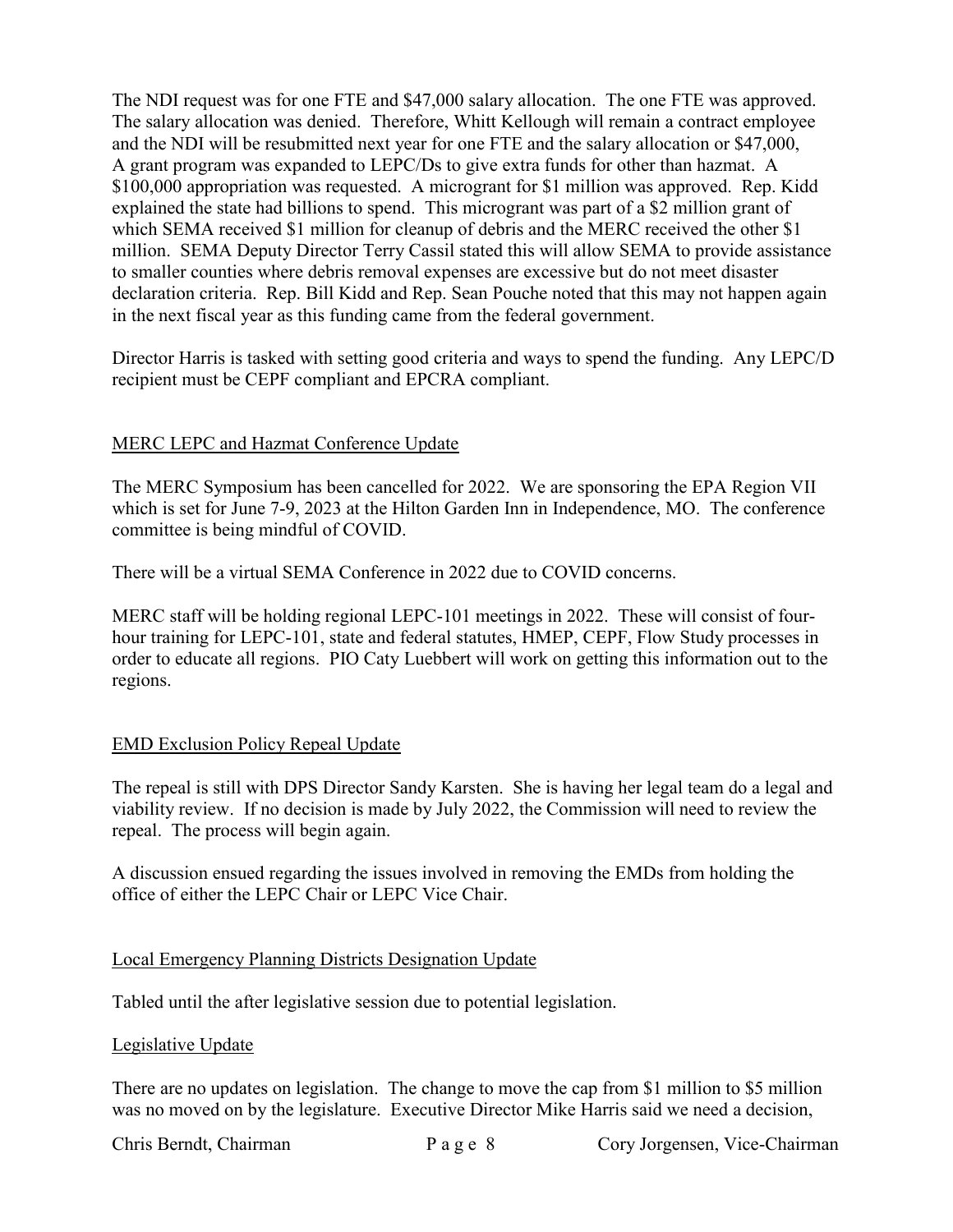motion and vote to request special dispensation from Governor Parson to waive the \$1 million cap this year as we are already over by \$100,000 and still have 800 facilities to file their Tier IIs. There was a lengthy discussion on how what is appropriated isn't what is collected and how we came to be over the fund cap. \$650,000 is appropriated but the MERC must ask for the appropriation.

Rep. Kidd wants language to fix the issue to read that the appropriation is what is collected. Director Harris noted in the future the fund cap must be raised legislatively as the problem is the appropriation. Our legal counsel informed Director Harris we can request dispensation or a waiver from Governor Parson to cover the overage this year.

Cory Jorgensen motioned to request special dispensation to waive the fund cap of \$1 million for the 2022 filing year. Rep. Bill Kidd seconded. Motion carried.

## **New Business**

## Proposal for Quarterly Reports from LEPC/Ds

The Commissioners voted to repeal the EMD Exclusion Policy, therefore in order to ensure misappropriation of LEPC/D funds wouldn't happen again, Sara Allen began asking for quarterly financial reports from the LEPC/Ds as an audit mechanism. Sara explained that receiving quarterly reports will help keep track or expenses and fix any financial issues. There was a lengthy discussion of the burden on LEPC/Ds.

As education has been done, it still shows some still do not follow the rules, regulations and statutes. Sara noted that it doesn't cause any additional work. She uses this mechanism to review expenditures and deposit as there has been misspending of other deposits such as COVID funds. The LEPC/Ds simply request the County Auditor provide the report to Sara.

SEMA Deputy Director Cassil suggested sending a template on what is needed as a means to set the LEPC/Ds up for success. Rep. Kidd suggested putting reminders in the quarterly newsletter sent out to the LEPC/Ds. Lisa Cardone stated this needs to be part of the educational piece and why it is important. Cory Jorgensen doesn't want to have it seem as the MERC is micromanaging the LEPC/Ds; it's common sense. Director Harris requested the MERC Commissioners motion and vote to approve having quarterly reports provided to Sara through June 30, 2024.

Patrick Seamands motioned to have the LEPC/Ds submit quarterly financial reports to CEPF until June 30, 2024. Rep. Sean Pouche seconded. Motion carried.

#### Process of Bringing Items to the Commission which Require Additional Work of the LEPC/Ds

Rep Kidd noted we need to make sure we are not making more difficulty for the LEPC/Ds. We need to show the value to them and the value of the commission. Let them know what they are getting for the fees that are paid on Tier IIs. We shouldn't lose vision of that.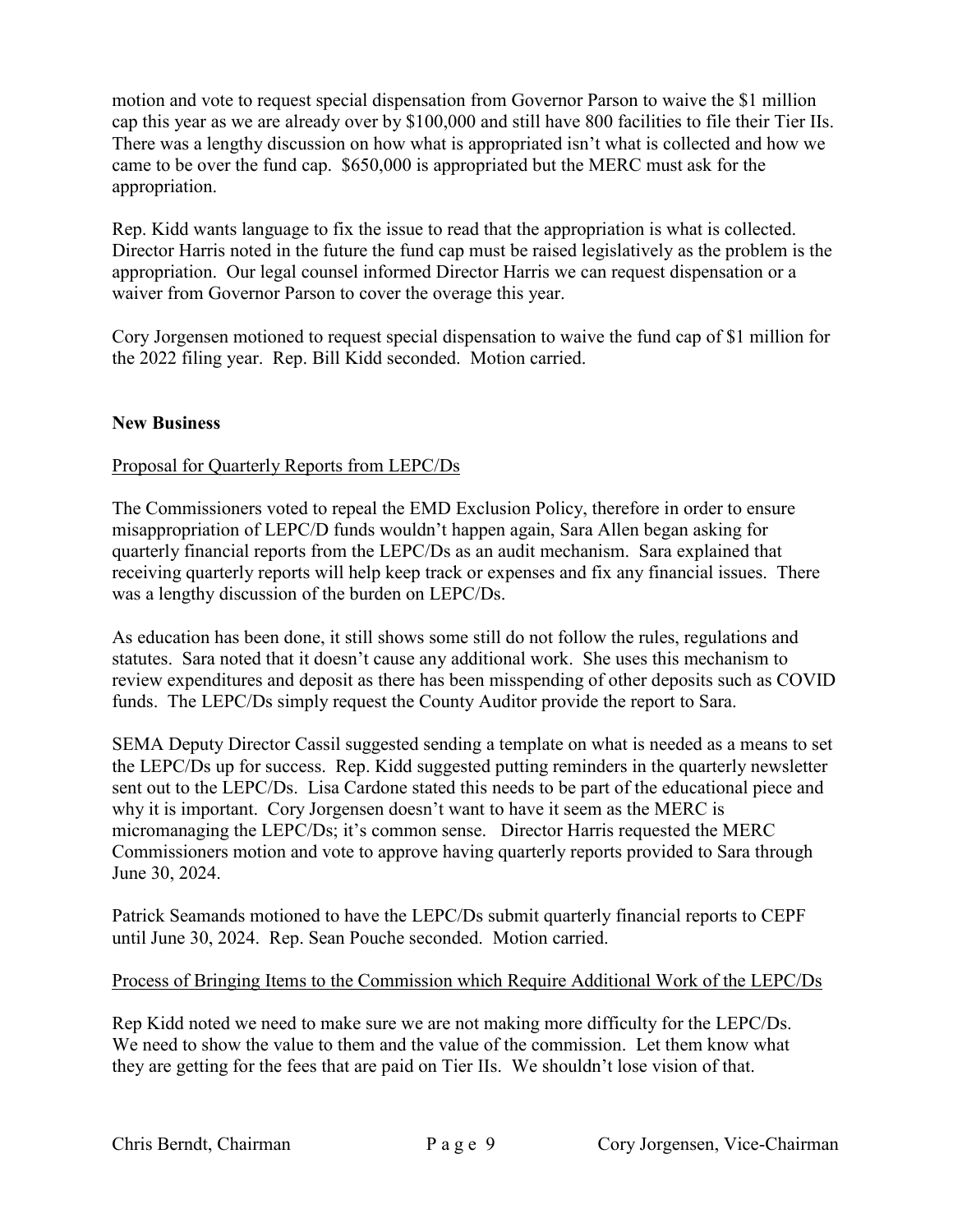Director Harris discussed his responsibilities in ensuring the rules, regulations and statutes are carried out as written. He will not break the law or bring liability on the Commission. He has been instructed to get the LEPC/Ds in compliance and has been working to that goal for over a year. Chris Berndt noted he got on the Commission to help the local and encourage them to be the best they can be.

Lisa Cardone asked about optional distribution. Staff explained the process and how the reports are provided to the LEPC/Ds and local fire departments. If optional distribution is not chosen, the facilities are responsible to send a copy to their LEPC/D and local fire department.

Requests need to be put in the newsletter and possibly online. Alan Cortvrient stated the requests/information need to get to the right people in the room. Chris Berndt requested the newsletter be sent to all MERC Commissioners.

## OPEN

# New System Discrepancy

It came to the attention of the MERC that the new computer system did not calculate CEPF payments correctly for 2021 for close to \$75,000 total discrepancy at this time. Karen Eagleson discussed the payment processing system. Mike is working with SEMA's Fiscal to take care of situation. The glitch is supposed to be fixed by OA ITSD shortly. Mike doesn't trust that at this point.

There are two options to resolve these issues:

- Let the system fix the issues with the 2022 CEPF payments.
- Have the SEMA Fiscal Section correct the shortages/overages

A discussion ensued regarding what can be done legally along with the reason behind the discrepancies. The Commission requests a personal letter from Director Harris with an explanation of what happened and how it is to be rectified. Mike will get started on the letters as soon as possible.

Mike noted it will have to be determined which facilities filed on time and which filed late. He will work to proceed with helping those who filed on time get their money as quickly as possible. Rep. Kidd noted it needs to be a priority; however, there are too many unknowns at this time.

It was noted that the new system is operational but still glitching. MERC staff are working diligently to rectify all the issues with ITSD. The LEPC/Ds also should make sure all facilities who should be filing are doing so and track this every year.